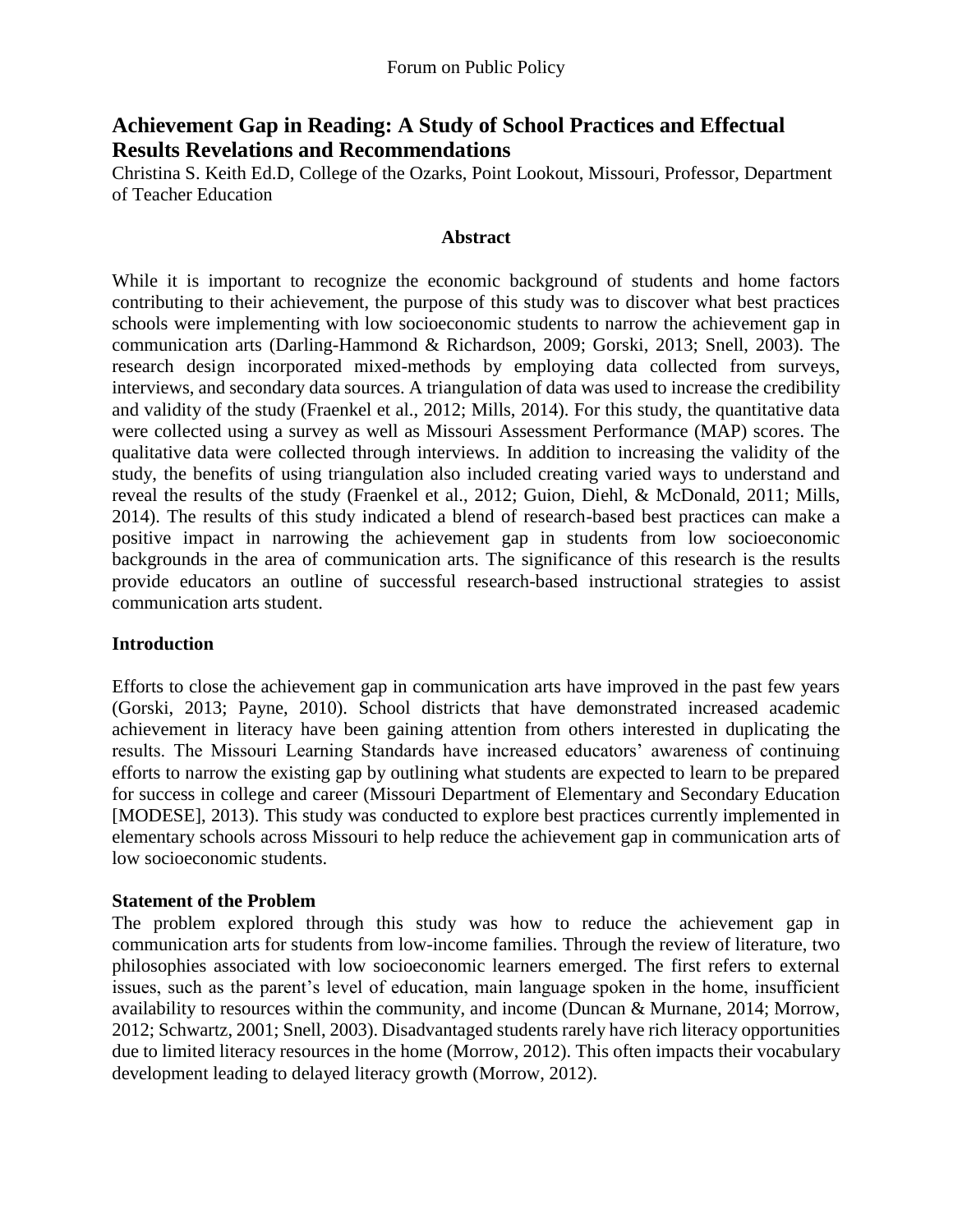Children raised in poverty often lack literacy opportunities due to parents focusing on day-to-day survival issues (Jalongo & Sobolak, 2010). Additionally, parents trying to make ends meet often have to sustain a number of jobs, making it difficult to provide meaningful experiences and to spend quality time with their children (Reutzel & Cooter, 2013). Consequently, students from affluent or high socioeconomic backgrounds are likely to have an advantage due to a variety of literacy-related resources and experiences that prepare them for reading-related success before entering kindergarten (Kieffer, 2012). In the last four decades, not only has the income gap widened, the achievement gap among students from low socioeconomic backgrounds has increased (Duncan & Murnane, 2014).

Under-resourced children face many challenges, including a high risk for reading failure, due to the widening vocabulary gap in comparison to their peers being raised in working class families (Jalongo & Sobolak, 2010). By the time students enter high school, students from low socioeconomic backgrounds are typically five years behind in literacy-related skills compared to those students from higher socioeconomic backgrounds (Reardon, Valentino, & Shores, 2012). Students not having succeeded in school may have a much more difficult time securing a job, thereby running the risk of living in poverty, spending time in jail, and having a shorter life span (Buffum, Mattos, & Weber, 2010). Literacy acquisition is vital for adults to experience success and advancement on a social and professional level (Reardon et al., 2012). In addition, without high-level literacy skills, adults seeking employment in many professions will be at a disadvantage in comparison to those able to read, write, speak, and listen at a high level of complexity (Reardon et al., 2012). This philosophy sets under-resourced students in a category in which it is nearly impossible to maintain academic proficiency as compared with their peers from families with a higher socioeconomic background (Duncan & Murnane, 2014; Schwartz, 2001; Snell, 2003).

External issues related to literacy learning are known to provide obstacles for students resulting in a greater threat of entering kindergarten unprepared. According to Carey (2013), children from low income homes begin showing signs of development delays as early as 18 months in comparison to children from a more privileged background. By the time a child from a low socioeconomic background reaches the age of two, a six-month difference in developmental delays associated with language can occur (Carey, 2013).

According to Jalongo and Sobolak (2010), children from privileged backgrounds obtain three times more vocabulary experiences and opportunities than children from low socioeconomic backgrounds. Furthermore, children raised in homes where verbal interaction is lacking gain an average of two new words per day, whereas children growing up in homes where verbal engagement is high acquire an average of nine new words each day (Reutzel & Cooter, 2013). Moreover, Reutzel and Cooter (2013) suggested oral language is the basis for all knowledge, and students living in poverty are at risk for reading failure.

Despite those concerns, the second philosophy places value on economic background and external issues, which may contribute to lack of achievement, but combats that viewpoint by believing academic success can occur regardless of circumstances related to the child's socioeconomic background (Duncan & Murnane, 2014; Gorski, 2013; Schwartz, 2001; Snell, 2003). Educators have an immense responsibility to ensure student success and achievement regardless of socioeconomic background. It is important for educators and school leaders to develop the mindset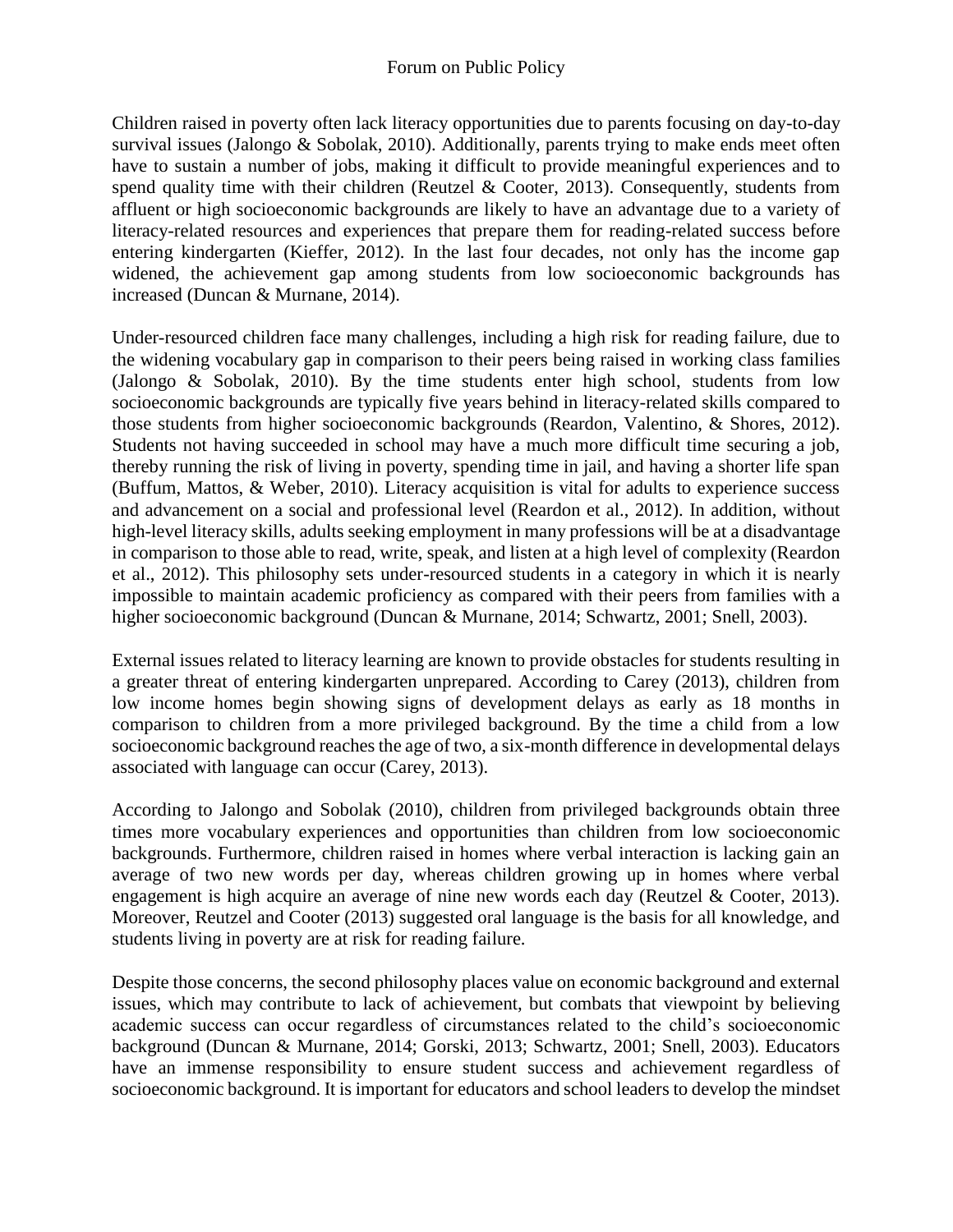that children raised in poverty have the same capabilities to learn; they just need exposure to effective literacy instruction including vocabulary-rich discussions (Reutzel & Cooter, 2013). According to Morrow (2012), providing meaningful classroom opportunities where vocabularyrich discussions are encouraged, assists in vocabulary and language development. Successful students are graduating from high schools with the necessary skill-set to either continue education or to pursue a job opportunity and begin living a fulfilling life (Buffum et al., 2010).

Schools helping students from low socioeconomic backgrounds make academic gains have studied research-based strategies (Duncan & Murnane, 2014). Furthermore, they have embraced professional development, maintained high expectations, and incorporated academic standards (Duncan & Murnane, 2014). Utilizing research-based techniques equips educators with essential skills to reduce the complications and difficulties students face regarding literacy in the areas of reading, writing, and achievement in other content areas (Jalongo & Sobolak, 2010).

Traditionally, teachers create lesson plans and provide instruction to students in isolation, which does not allow for collaborative groups to share best practices necessary to help students make gains (Gardner & Powell, 2013). With the adoption of the CCSS, educators are improving their practice by embracing the common terminology to collaboratively plan effective, rigorous lessons for their students (Gardner & Powell, 2013). Many teachers are taking advantage of sharing instructional strategies and resources with the hope that students' achievement across the United States will increase (Doorey, 2014).

While state standards alone do not address external issues affecting achievement for students from poverty, the standards do provide a framework to guide educators as they work towards meeting the needs of each student (Sloan, 2010). Therefore, educators are now focusing on school-related factors, which include academic resources, rather than dwelling on a child's limited environmental resources (Duncan & Murnane, 2014; Snell, 2003). Knowing children from impoverished backgrounds will have delays in development and learning reinforces the reality that schools must focus on how to make a difference in the achievement gap (Duncan & Murnane, 2014). Regardless, use of academic resources, such as rigorous curriculum aligned to state standards and assessments, as well analyzing data to improve instruction and the core curriculum, are just some of the practices school leaders are implementing to serve children from high-poverty backgrounds (Duncan & Murnane, 2014; Snell, 2003).

Rather than blame students' lack of achievement solely on home and environmental factors, educators must understand the current educational systems and provide the absolute best opportunities for all learners to achieve regardless of their economic backgrounds (Gorski, 2013). In America, millions of students are lacking essential resources needed to become successful in school (Payne, 2010). These learners are at risk of failing unless teachers and administrators develop necessary interventions and strategies to help these children succeed (Payne, 2010).

### **Purpose of the Study**

While it is important to recognize economic backgrounds of students and home factors contributing to their achievement, the purpose of this study was to discover what best practices schools are currently implementing with low socioeconomic students to narrow the achievement gap in communication arts (Darling-Hammond & Richardson, 2009; Snell, 2003). According to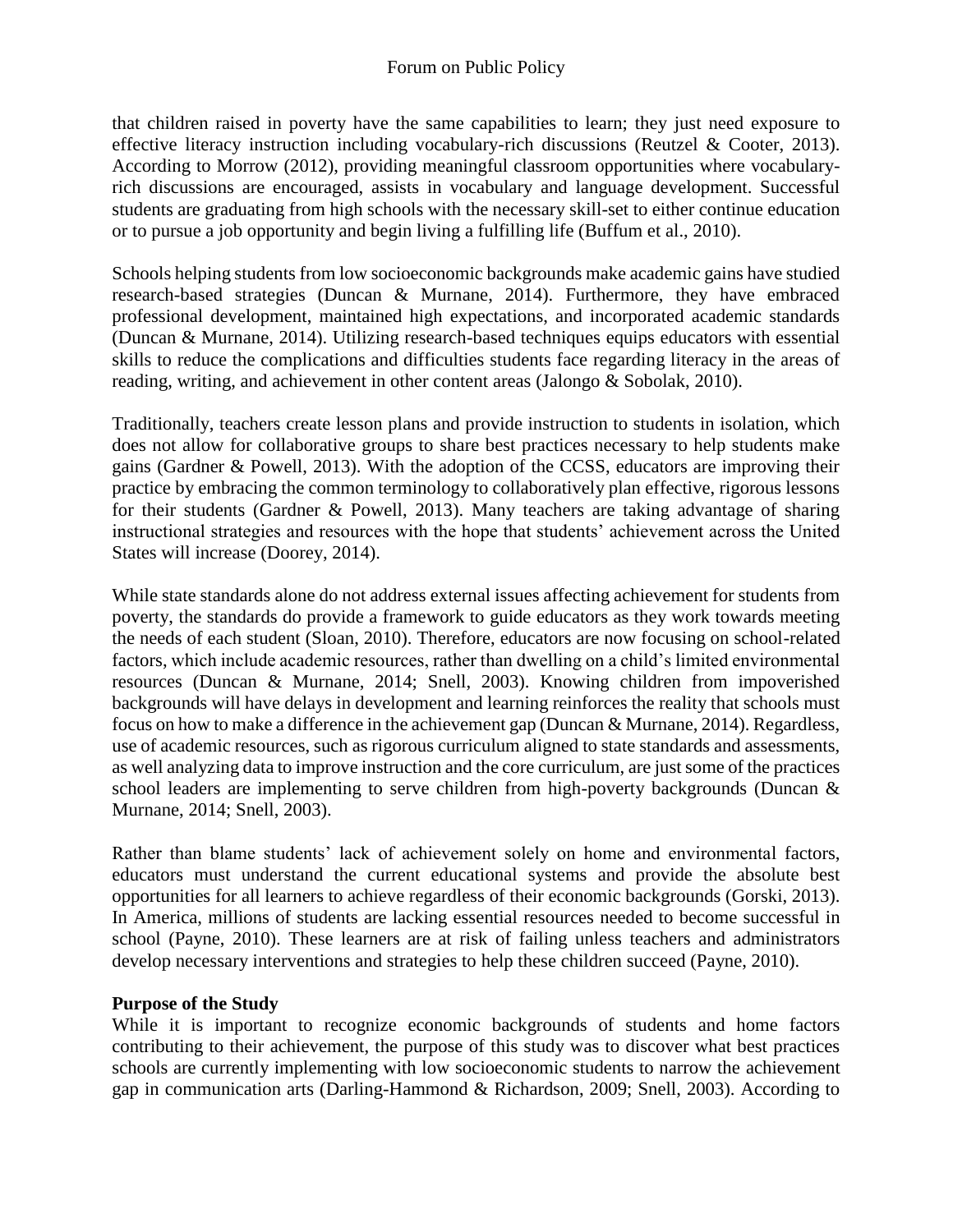Crow (2010), development of a workable model to address the needs of these low socioeconomic students is possible. School districts can use this study to duplicate what has been effective. As stated by Snell (2003), if gaps in achievement are to be reduced, educators must not assume students from low socioeconomic backgrounds have little hope of success. Educators, who effectively instruct all students, will recognize successful growth and achievement regardless of economic background (Snell, 2003).

## **Research Questions**

The following research questions guided this study:

1. In what ways does using a comprehensive literacy program affect Missouri Assessment Program (MAP) achievement in communication arts of students from low socioeconomic backgrounds?

2. What alternative resources are utilized to increase MAP achievement in communication arts with students from low socioeconomic backgrounds?

3. What additional educational practices are perceived to narrow the achievement gap in communication arts with students from low socioeconomic backgrounds?

## **Significance of the Study**

This study resulted in data to answer the question of what best practices are working to reduce the achievement gap in communication arts of low socioeconomic students. As teachers and administrators struggle with the inability to narrow the achievement gap, additional research is needed (Darling-Hammond & Richardson, 2009). This study provides educators successful research-based instructional strategies proven effective when assisting students in the area of communication arts. The findings of this study offer teachers and administrators a framework of strategies and interventions to consider implementing in their school districts to reduce the achievement gap.

### **Methodology**

This study resulted in the collection of data to determine what strategies, methods, and programs school districts are implementing to narrow the achievement gap. This information will be made available so that other districts can duplicate what has worked and embed those practices in place within their own systems.

Analysis of quantitative data included MAP Performance Index scores from the MODESE (2014a) website. Data collected were used to determine how many elementary schools out of the 1,270 in the state of Missouri had shown continuous increase and improvement over a three-year period (2011, 2012, 2013) in the area of fourth grade communication arts within the sub-group of free and reduced meals. The data revealed 86 elementary school buildings, out of a total of 1,270 elementary school buildings, had shown continuous increase and improvement over the three-year period indicated. From the list of 86 elementary schools meeting the criterion, the names of the building principals (sample group) and electronic mail addresses were obtained from the Missouri School Directory (MODESE, 2014a).

An online survey was sent by means of electronic mail to the sample group of principals meeting the criterion. Of the 86 surveys sent, a total of 27 were returned over a 15-day period. Quantitative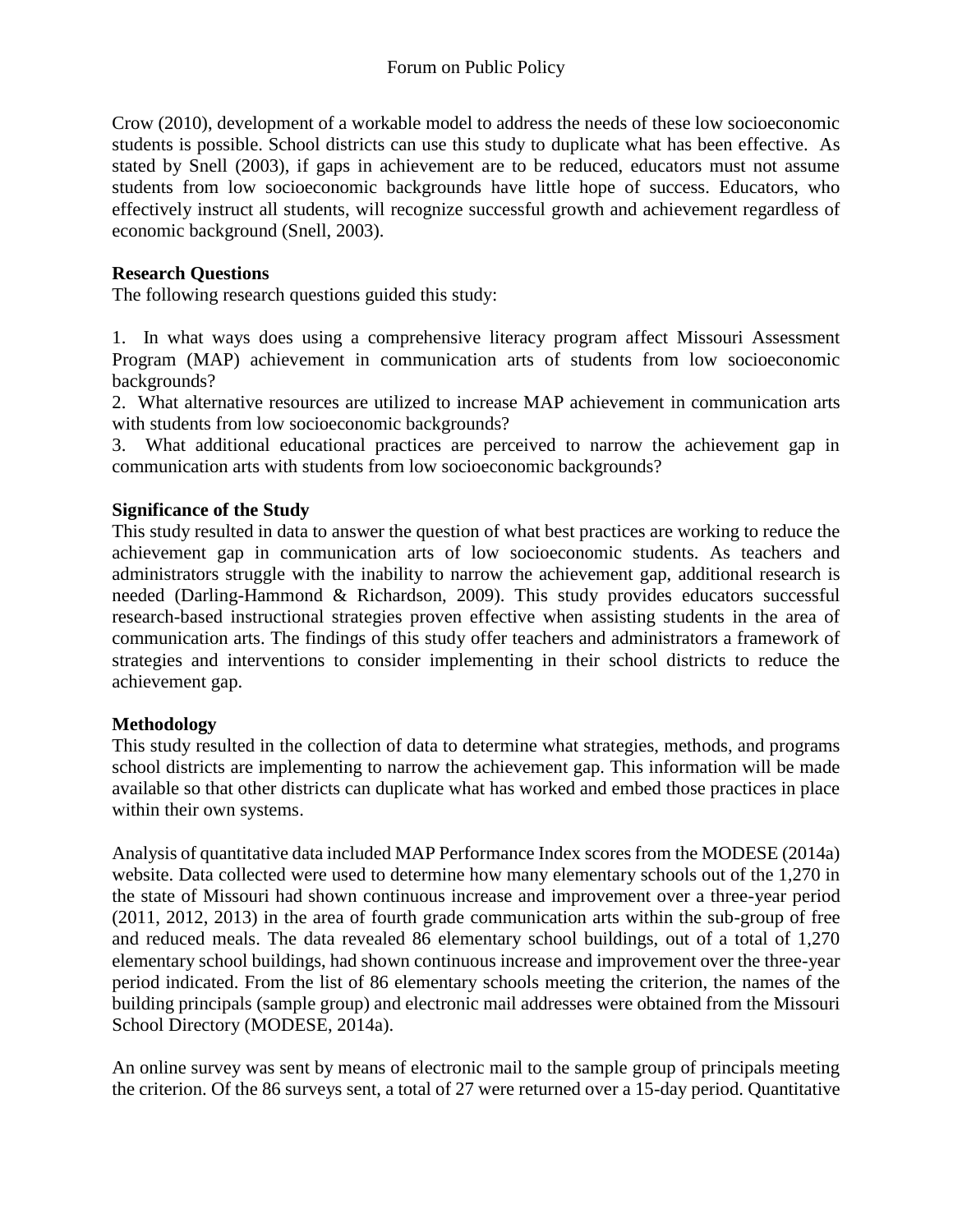survey data were analyzed, and tables and figures were created to indicate the results based on statements posed. In some instances, statements were skipped, and those results were reflected in the figures.

For the qualitative portion of this study, 10 principals from the quantitative sample group were individually selected to participate in an interview. Of the original invitees, four principals were willing to participate. The interviews were conducted face-to-face at the convenience of the interviewees. The interviews were audio taped, with permission of the interviewees, and then transcribed. The responses were authentic and in the spoken language of the interviewees. Interview data were analyzed using open and axial coding methods to categorize trends and themes (Creswell, 2013). Based on the careful analysis of all data collected, responses to the research questions were determined.

Interview data were analyzed using open and axial coding techniques to identify connections and relationships by categorizing segments of data into trends and themes (Creswell, 2013; Gallicano, 2013). Various trends and themes initially began to emerge through the transcription process (Creswell, 2013). In addition, through multiple readings and thorough dissection of transcribed data, open codes were created by focusing on repetition of words and phrases (Gallicano, 2013). The relationships and patterns noted in the open codes developed into recognizable categories and finally merged into major themes and subthemes through the use of axial coding (Gallicano, 2013).

The demographic characteristics of the four elementary schools participating in this study are shown in Table 1. Consideration of enrollment, percentage of students eligible for free and reduced priced meals, staffing ratio, and average years of experience provided key statistics and comparable data among the four elementary schools represented in this portion of the study. Table 1

| School and<br>Enrollment | <b>Students</b><br>Eligible for<br>Free or<br>Reduced<br><b>Price Meals</b> | <b>Staffing</b><br>Ratios:<br>Students to<br>Classroom<br><b>Teachers</b> | <b>Staffing</b><br>Ratios:<br>Students to<br>Administers | Average<br>Years of<br>Experience:<br>Professional<br><b>Staff</b> |
|--------------------------|-----------------------------------------------------------------------------|---------------------------------------------------------------------------|----------------------------------------------------------|--------------------------------------------------------------------|
| A/552                    | 57.2%                                                                       | 18                                                                        | 552                                                      | 9.7                                                                |
| B/453                    | 34.8%                                                                       | 18                                                                        | 453                                                      | 13.0                                                               |
| C/592                    | 53.4%                                                                       | 18                                                                        | 296                                                      | 12.0                                                               |
| D/498                    | 39.1%                                                                       | 20                                                                        | 498                                                      | 12.0                                                               |

*Demographic Characteristics of Four Elementary Schools 2011-2013*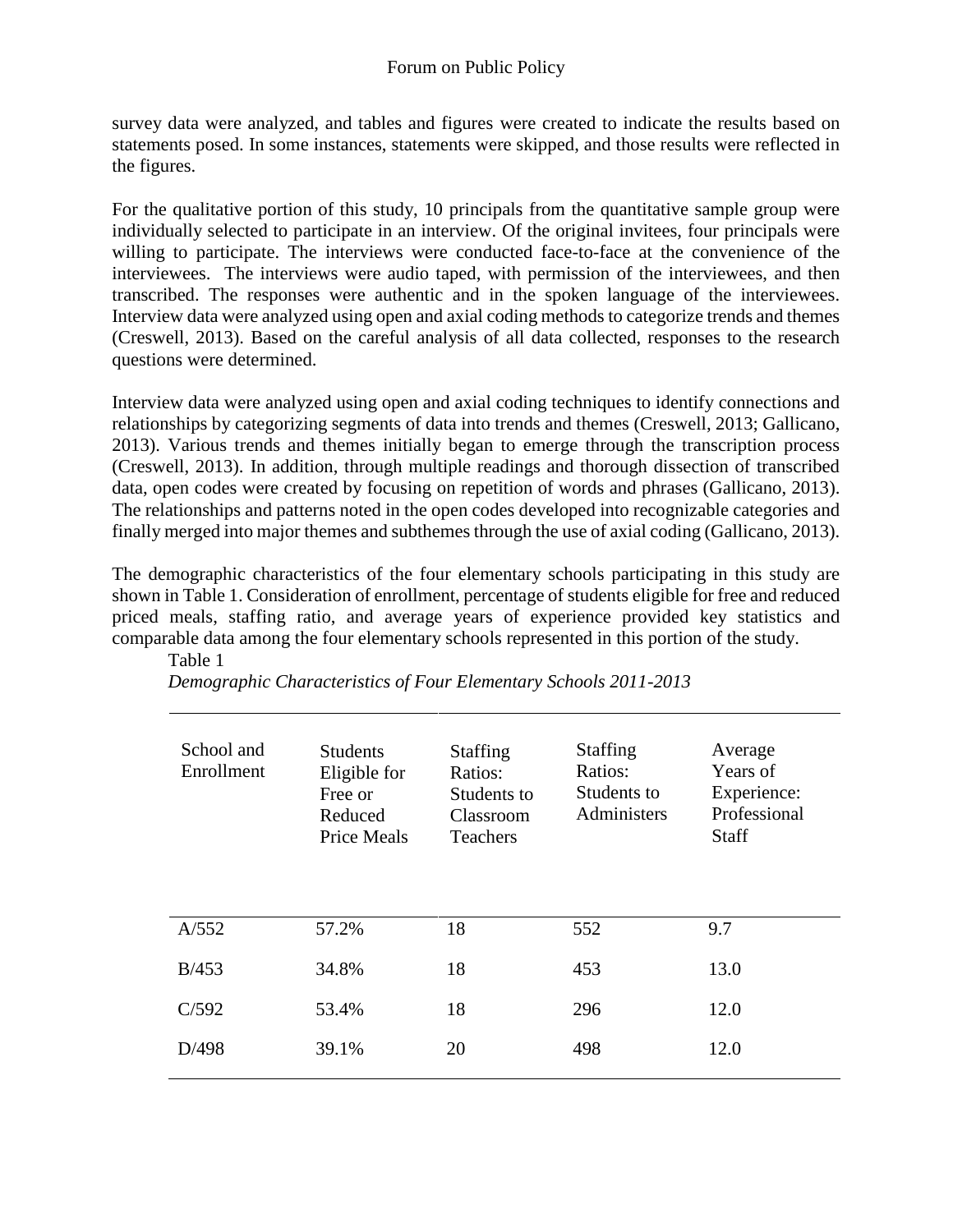Shown in Table 2 are the fourth grade communication arts index scores from the Missouri Assessment Program (MAP) within the sub-group of free and reduced priced meals over a threeyear period from the four elementary schools represented in this portion of the study. The four elementary school buildings represented had shown continuous increase and improvement over the three-year period.

#### Table 2

| School           | Year | <b>Index Score</b> |
|------------------|------|--------------------|
| $\mathbf{A}$     | 2011 | 341.8              |
| A                | 2012 | 350.8              |
| $\mathbf{A}$     | 2013 | 364.6              |
| $\boldsymbol{B}$ | 2011 | 302.0              |
| B                | 2012 | 321.9              |
| $\bf{B}$         | 2013 | 329.4              |
| $\mathsf{C}$     | 2011 | 324.0              |
| $\overline{C}$   | 2012 | 330.6              |
| $\mathcal{C}$    | 2013 | 340.2              |
| D                | 2011 | 309.0              |
| $\mathbf D$      | 2012 | 316.9              |
| D                | 2013 | 322.0              |
|                  |      |                    |

*Missouri Assessment Program Fourth Grade Communication Arts (MAP) Results for Free and Reduced Price Meals Sub-group* 

Interview data revealed **t**he following major themes:

#### *Commitment and Trust*

Through the process of examining qualitative data with open and axial coding, one of the first major themes to emerge was commitment and trust. The four building principals interviewed revealed the significance of commitment and trust, involving the importance of relationships with all stakeholders (building principals, teachers, staff, students, and parents) having a vested interest in each student. In addition, interviews revealed the benefits of a collaborative environment when a positive culture and climate exists within the school.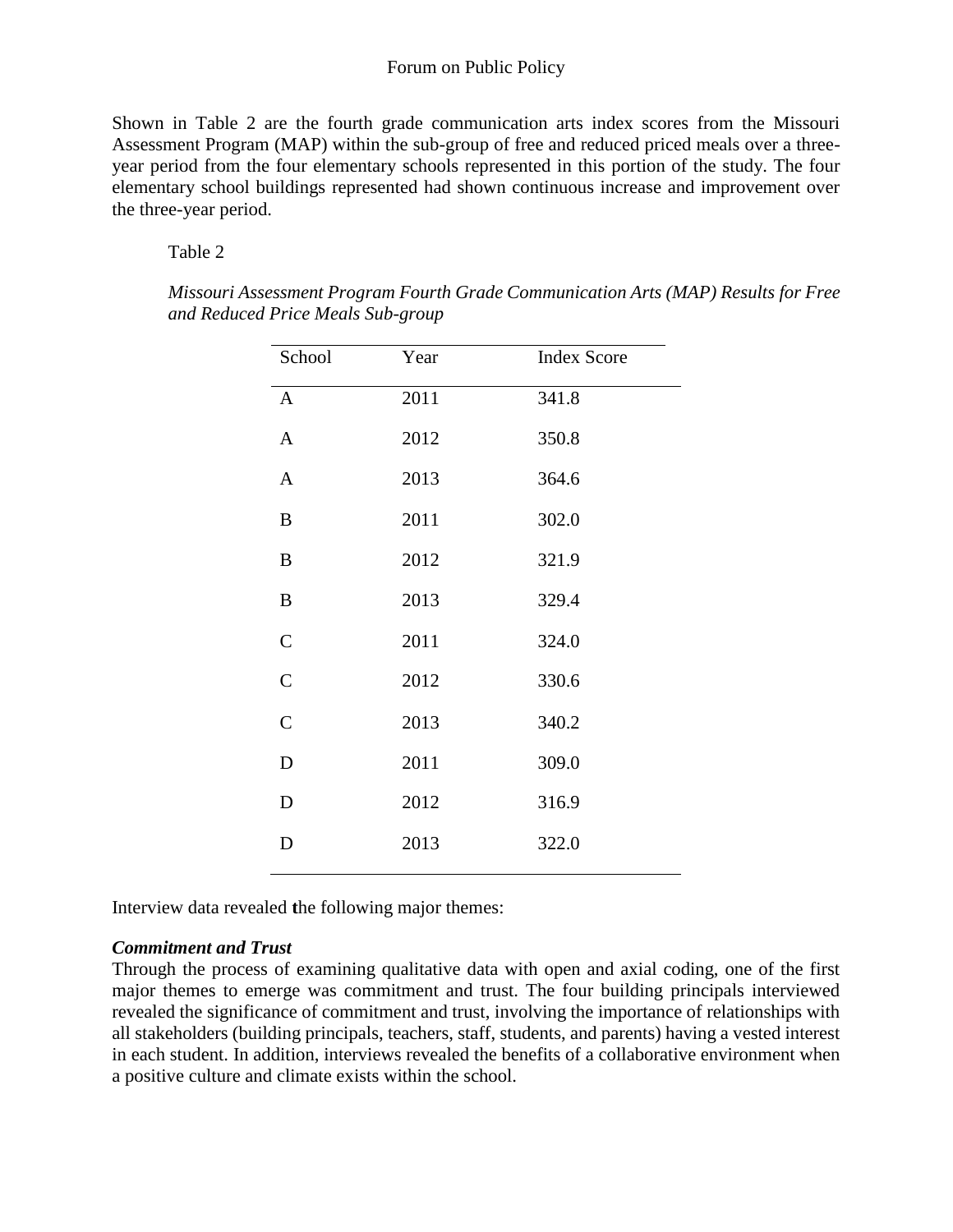*Summary of commitment and trust.* Relationships are essential to learning. According to Payne (2010), when effort is not made to form relationships and make connections with students, no substantial learning will transpire. All four interview participants were of the same mindset regarding commitment and trust. Interview data revealed similar beliefs among the four principals suggesting when all stakeholders are committed to building relationships with one another through collaboration and communication, mutual respect and trust ensues.

According to Payne (2010), school connectedness emerges within buildings where concern and commitment regarding the learning process is a priority. In addition, showing an equitable amount of care for each individual student to ensure he or she feels safe and has a sense of belonging is just as essential (Payne, 2010). Students attending schools in an environment where they feel connected, cared for, nurtured, trusted, and safe are more likely to experience academic success (Payne, 2010). In addition, effective relationships between students and teachers help to alleviate classroom management issues, because students will be more likely to accept the teacher's procedures and expectations, which in turn, allows for higher engagement within the instructional process (Marzano, 2011).

Payne (2010) maintained schools honing in on this commitment are likely to have students more motivated to learn as well as improved school and classroom attendance.

# *Professional Development*

The second major theme to emerge during the coding process was the importance of professional development. Professional development opportunities are prevalent in schools across the nation. However, for teachers to gain from these opportunities, they must be meaningful and relevant to the content and subject matter with opportunities for application (DuFour, 2011).

In addition, if schools could plan these opportunities so faculty and staff are organized into collaborative groups based on commonalities, such as grade level taught or common subjects, teams would be able to apply what was learned, reconvene to offer feedback and suggestions, then return to the classroom to continue improving their instruction. (DuFour, 2011). According to DuFour (2011), teams of educators purposefully working together will assist one another with developing supports and interventions for struggling students in order to promote student achievement. Teachers and school leaders with this mindset work collaboratively in groups to accomplish mutual objectives and concentrate on a commitment of instructional improvement based on a results-oriented philosophy (DuFour, 2011).

The interview data suggested a similar mindset regarding the importance of professional development and the implementation of PLCs within their buildings. Another major shift in a PLC's way of thinking places the attention on student learning versus the traditional emphasis predominantly on teaching (DuFour et al., 2010). The interview participants had strong likeminded convictions when discussing their approaches to ensuring professional development opportunities were applicable to the needs of educators and students.

When building principals discussed the amount and type of professional development opportunities available, a commonality among the four participants included the importance of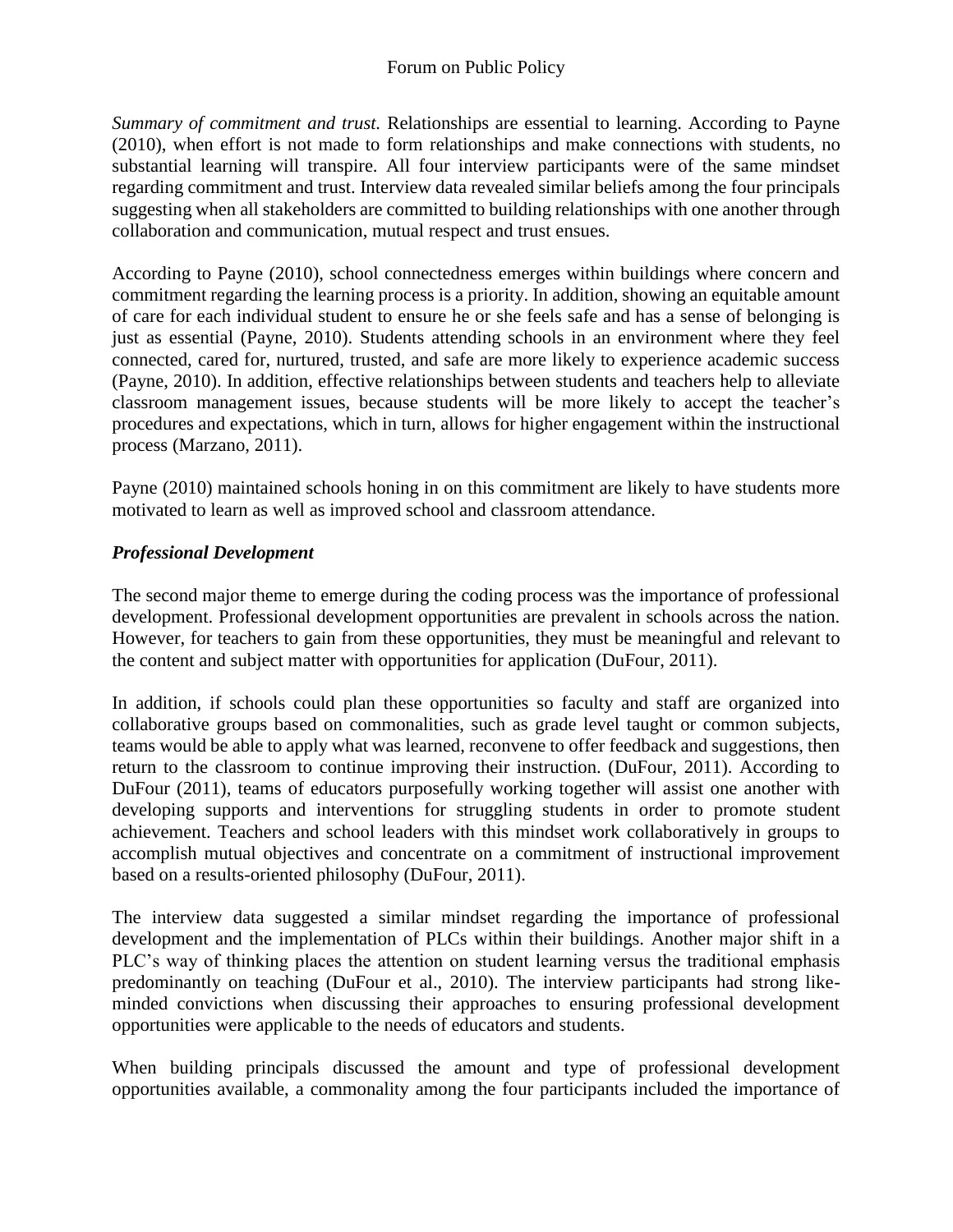purposeful and meaningful activities to help faculty grow in their profession. In addition, a major focus was placed on not only providing opportunities to learn a variety of teaching strategies, pedagogical techniques, and research-based best practices, but taking the time to apply these strategies, techniques, and practices in the classroom to meet the needs of their students.

Moreover, districts are cognizant regarding professional development needs of faculty and staff. Importance of professional development opportunities are oftentimes based on developmental needs of faculty and staff. According to DuFour et al. (2010), best practices within a PLC are pursued by collaborative groups seeking to improve their profession. Opportunities to stay current and to invest time learning about and implementing research-based best practices are discovered through book studies, conferences, workshops, and visiting other school districts having shown academic or behavioral success (DuFour et al., 2010).

Professional development can be varied and can encompass an assortment of opportunities including conferences, seminars, workshops, and PLCs. In addition, districts are embracing the concept of instructional coaches. Many schools using a comprehensive literacy model are implementing literacy coaches to aid with literacy instruction through ongoing professional development (Kissel, Mraz, Algozzine, & Stover, 2011). Literacy coaches support classroom teachers by helping them to recognize and improve upon their strengths as well as learn new practices to improve literacy instruction (Kissel et al., 2011).

The role of a coach should be to assist and support teachers rather than to evaluate them, as teachers seek to advance their practice through self-assessment and reflection (Kissel et al., 2011). Working side-by-side with classroom teachers in a collaborative atmosphere allows relationships between coaches and teachers to develop, which helps establish trust (Kissel et al., 2011). Once positive relationships are established, critical conversations can ensue, which ensures constructive feedback can be received resulting in student growth and achievement (Kissel et al., 2011).

According to Goodwin (2014), teachers oftentimes transfer approximately 95% of information gained from their literacy coach on to their students. Generous gains in achievement have been noted in schools implementing a variety of strategies geared to improve literacy when training was facilitated by coaches.

As mentioned earlier, a combination of professional development opportunities based on faculty and staff needs is essential. Teachers afforded the opportunity to keep abreast of research-based best practices are more likely to successfully implement these practices in order to meet the needs of their students (DuFour, 2014). Some of these opportunities are unique, while others are more commonplace

*Summary of importance of professional development.* Today's effective professional development takes on a different approach in comparison to the traditional method. According to DuFour (2014), today's professional development opportunities provide educators with ongoing, collaborative training of research-based practices. Due to the nature of training, teachers are essentially working together to implement best practices, while tracking progress of their students to ensure growth and achievement as well as warrant positive results (DuFour, 2014).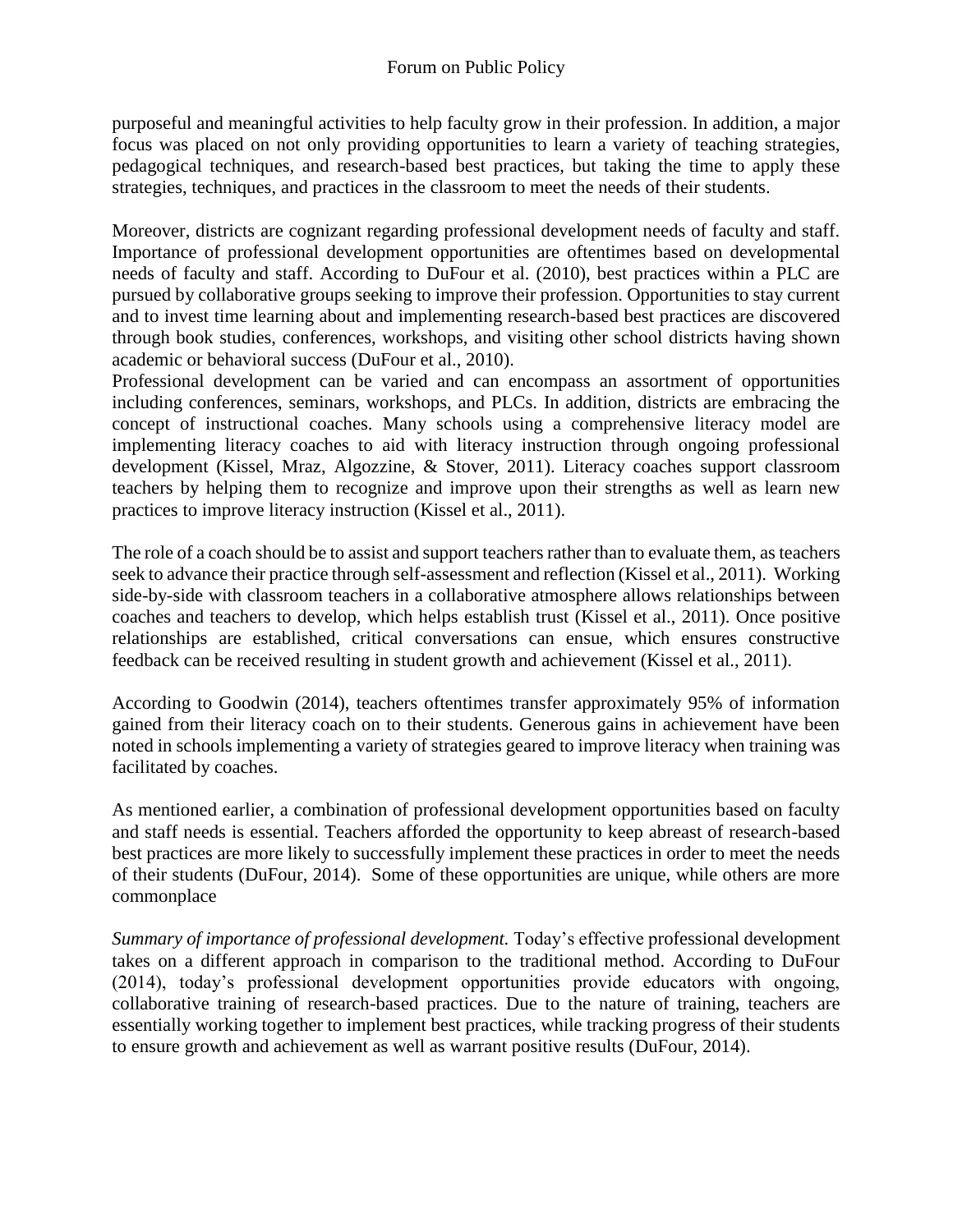Traditionally, districts would provide training that might or might not relate to the needs of the faculty and staff, not to mention the needs of the students (DuFour, 2014). This type of training often occurred outside school, and implementation was left up to the teacher (DuFour, 2014). The goal, according to DuFour (2011), is to emphasize the importance of student learning through a collaborative team approach. Student success and gains in achievement have been the result of schools embracing this type of professional development model (DuFour et al., 2010). Using a collaborative team approach, supported by building administrators, to participate in consistent professional development where the focus is on meeting students' academic needs has been proven to be effective (DuFour et al., 2010).

## *Differentiating Instruction*

Meeting the needs of all students is critical if the ultimate goal is to close the achievement gap associated with literacy. Differentiating instruction was the third major theme to emerge from the interview data. According to Dorn and Soffos (2012), schools must first take a close look at the program in place to determine if the structure allows for interventions to be embedded within highquality classroom instruction rather than substituted for high-quality classroom instruction (Dorn & Soffos, 2012). When building principals discussed interventions being implemented in their buildings, a shared consensus emerged concerning the importance of meeting each student where he or she is and incorporating interventions to establish growth.

This shift in thinking allows for teachers to meet the diverse literacy needs of all students by incorporating rigorous whole group, small group, and individual instruction within the framework of a comprehensive literacy program (Dorn & Soffos, 2012). This type of literacy structure allows for teachers to provide scaffolding and layered supports to meet the literacy needs of each student (Dorn & Soffos, 2012).

Response to Intervention (RTI) is a process widely used to help avert delays in literacy. RTI is a layered, tiered approach used to provide interventions through small group instruction based on diverse literacy needs of students (Dorn & Soffos, 2012). According to Dorn and Soffos (2012), RTI is based on four ideologies which include the following: choosing the most suitable intervention to meet students' needs; aligning interventions with best practices used during whole group, small group, and individual instruction; consistently checking student growth using progress monitoring; and collaborating with intervention teams to make decisions for continued success based on collected data.

*Summary of differentiating instruction.* Differentiating instruction allows teachers to meet the needs of all students. Having a literacy program in place which embraces whole group, small group, and individual quality instruction enables the classroom teacher to apply interventions to support struggling learners (Dorn & Soffos, 2012). According to Dorn and Soffos (2012), it is extremely important to work together in a collaborative school environment where the vision encompasses a common purpose which is to meet the literacy needs of all students. It takes a team approach to effectively deliver high-quality instruction, all the while providing scaffolding and support aimed at prescribing data-based interventions gauged to promote achievement at all levels (Dorn & Soffos, 2012). Fountas and Pinnell (2012) found it takes a combination of hard work,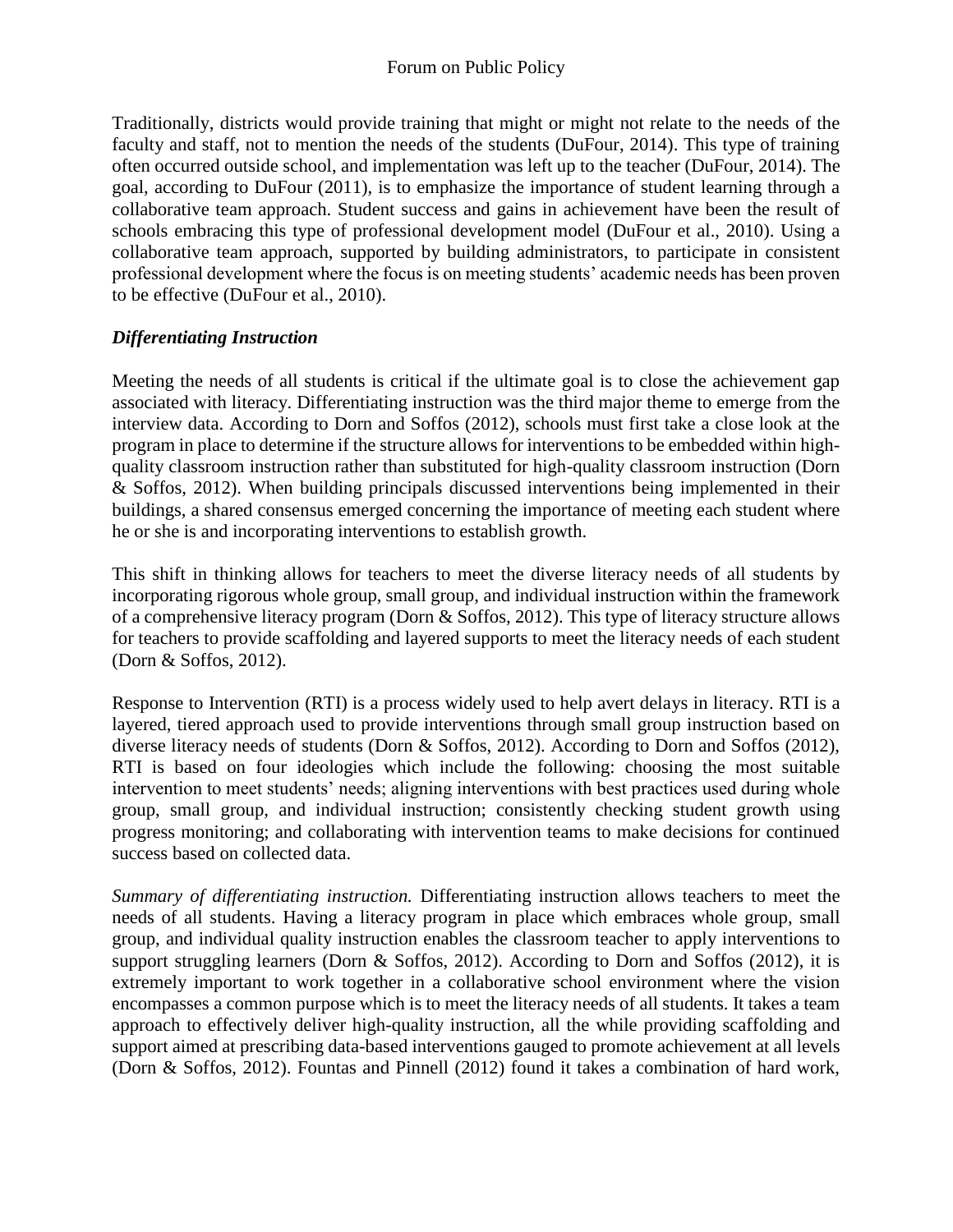administrative support, and a collaborative effort to equip a school with necessary resources to provide essential differentiated instruction to meet the needs of all learners.

#### *Assessment*

High-quality educators are assessing their students all day, every day, using a variety of assessment tools. The importance of assessment was the fourth major theme to emerge from interview data. Assessment in a literacy classroom can be in the form of diagnostic, formative, or summative assessments (Airasian & Russell, 2012). Effective teachers are aware of their students' needs by utilizing a variety of assessment techniques in order to serve their students (Airasian & Russell, 2012). According to Dorn and Soffos (2012), reliable and valid decisions must be made based on consciously observing literacy behaviors. Being aware of students' lack of understanding or lack of engagement through observation enables teachers to redirect their instruction (Airasian  $\&$ Russell, 2012). If necessary, modifications and accommodations are made to meet the diverse literacy needs of each student (Fountas & Pinnell, 2012). This type of assessment is oftentimes referred to as authentic assessment (Fountas & Pinnell, 2012). Educators using authentic assessment do not take time away from instruction, because while students continue practicing literacy skills, teachers systematically and simultaneously collect data (Fountas & Pinnell, 2012). Many districts are utilizing adaptive diagnostic tests to determine the skill set of each individual student. These types of tests are either currently being used or on the verge of being implemented by the principals interviewed. According to information gathered from the interviews, using this type of diagnostic assessment allows teachers to customize their daily literacy instruction by grouping students into appropriate levels for small group instruction. Once students are placed into groups, teachers often assess using progress monitoring to determine the student's achievement or lack of achievement related to differentiated instructional strategies (Dorn & Soffos, 2012).

*Summary of importance of assessment.* Assessment drives instruction. The interview data reveal a common pattern among the four principals concerning the ongoing importance of using a variety of assessments to develop and facilitate instruction based on the needs of each student. Utilizing effective assessment techniques, both formal and informal, allows teachers to study advancements in students' literacy development (Dorn & Soffos, 2012). Using a variety of assessments will help determine students' achievement levels in both a valid and reliable manner (Airaisian & Russell, 2010).

According to Dorn and Soffos (2012), analyzing data from a diverse selection of assessments will provide a clear indication of the student's cognitive ability including his or her level of thinking and ability to solve problems. Effective teachers are able to use ongoing observation techniques to collect evidence and assess a student's literacy progression, as well as to inform the pace of their instruction (Fountas & Pinnell, 2012). Collecting and analyzing a variety of assessment data is a continuous, reflective process and should always be linked to instruction, because it helps to form and shape the facilitation of daily lessons (Fountas & Pinnell, 2012).

### *Effective literacy practices*

When discussing effective literacy practices in today's education circles, there seems to be a plethora of terminology used to describe a comprehensive literacy model. Some refer to their literacy program as balanced literacy, while others state they use the workshop model (Dorn &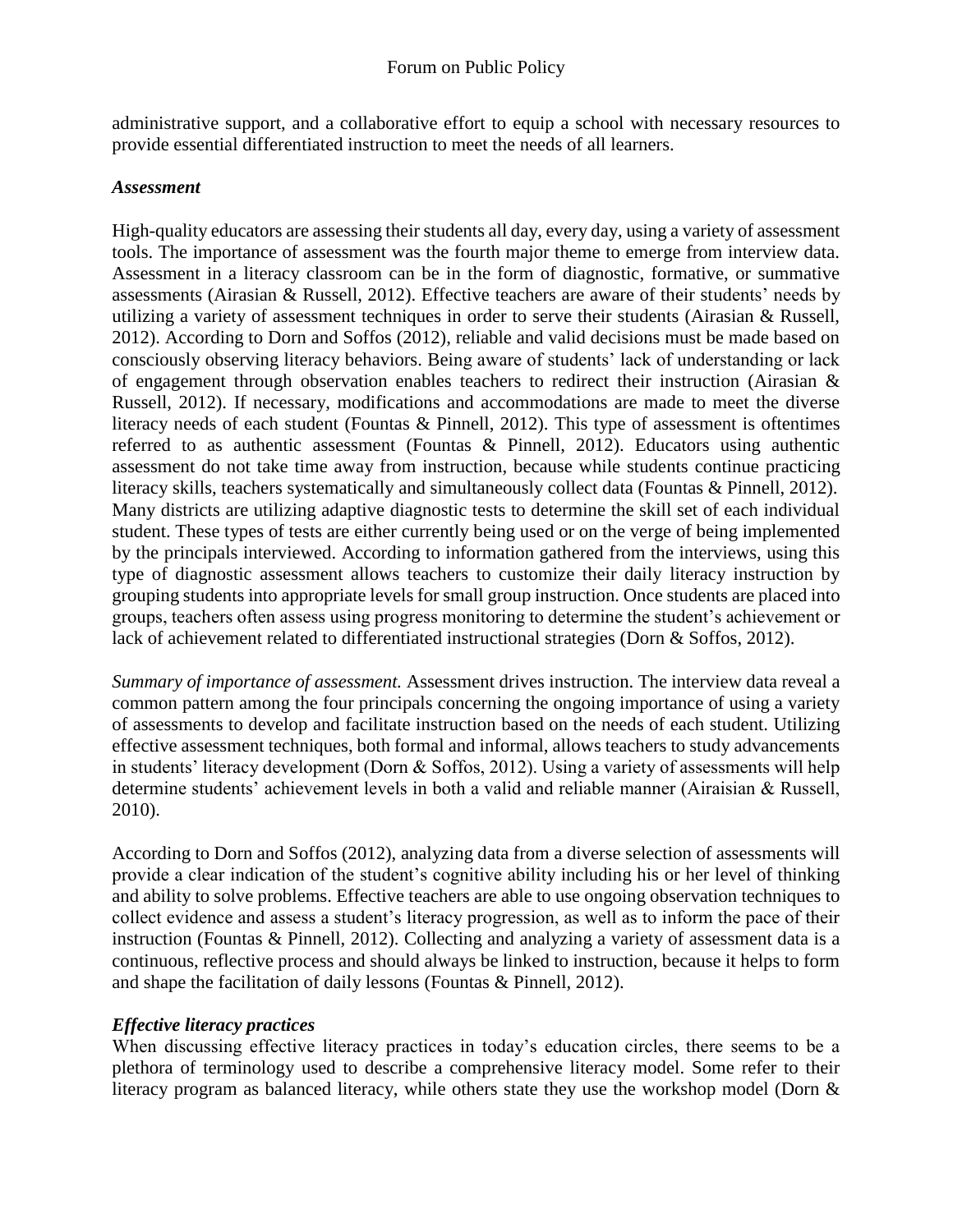Soffos, 2012). Some have shortened it even further and simply call their literacy framework *the* model (Dorn & Soffos, 2012). Others use the term, Partnerships in Comprehensive Literacy (PCL) (Dorn & Soffos, 2012). Regardless of the name attached to the program or framework, effective literacy practices tend to have several components in common, all of which were reflected in the interview data. Thus, effective literacy practices was the fifth major theme to emerge in this study.

Typically, this approach to literacy instruction includes necessary components which, when incorporated, support students as they become self-regulated learners (Dorn & Soffos, 2005). One such component is a daily whole-group mini lesson where teachers gather students for 10 to 15 minutes of direct instruction (Dorn & Soffos, 2005). Another component consists of small group instruction where students are typically placed into groups based on their ability levels (Dorn & Soffos, 2005).

During small group instruction, the teacher, depending on the ability of students, either facilitates a guided reading lesson or participates in a literature discussion group (Dorn & Soffos, 2005). While the teacher is meeting with small groups or attending to individual or small group conferences, students are provided time to practice reading or writing either individually or with peers (Dorn & Soffos, 2005). The literacy block typically ends with a time to share (Dorn & Soffos, 2005). Students gather again in a whole group setting to discuss what they have completed (Dorn & Soffos, 2005).

To implement a comprehensive literacy program successfully, teachers must use a variety of measures to assess students within each component (Dorn & Soffos, 2005). In addition, for this framework to be effective, teachers must have a management system in place (Boushey & Moser, 2014). One such management system has been coined the Daily Five (Boushey & Moser, 2014). The Daily Five consists of daily, purposeful literacy tasks students complete while the teacher meets with small groups to provide explicit instruction and interventions (Boushey & Moser, 2014). The structure of the Daily Five, if implemented correctly, will allow learners to develop lifelong literacy habits (Boushey & Moser, 2014).

*Summary of effective literacy practices.* Effective literacy instruction has taken on a new meaning in recent years. The principals interviewed are embracing literacy practices aimed at providing instruction based on the needs of their students. Administrators indicate the importance of using assessment data to evaluate students' literacy strengths and weaknesses. Analyzing data allows teachers to prepare appropriate daily whole-group, mini lessons based on student needs (Fountas & Pinnell, 2012). Interview responses suggested that although beneficial, whole group instruction is just one component to an effective literacy program.

Teachers realize in order to meet the needs of their diverse students, they must differentiate the instruction and offer interventions through guided reading groups, literature discussion groups, and individual conferences (Fountas & Pinnell, 2012). Additionally, high-quality literacy instruction includes daily, purposeful practice in both reading and writing. For practice to be effective, teachers must have a management system embedded in their literacy block. Principals described the importance of a management system embedded within the literacy framework, which allows teachers opportunities to provide leveled instruction. Providing and training students to complete daily literacy tasks allows the teacher to use the entire literacy time allotted to facilitate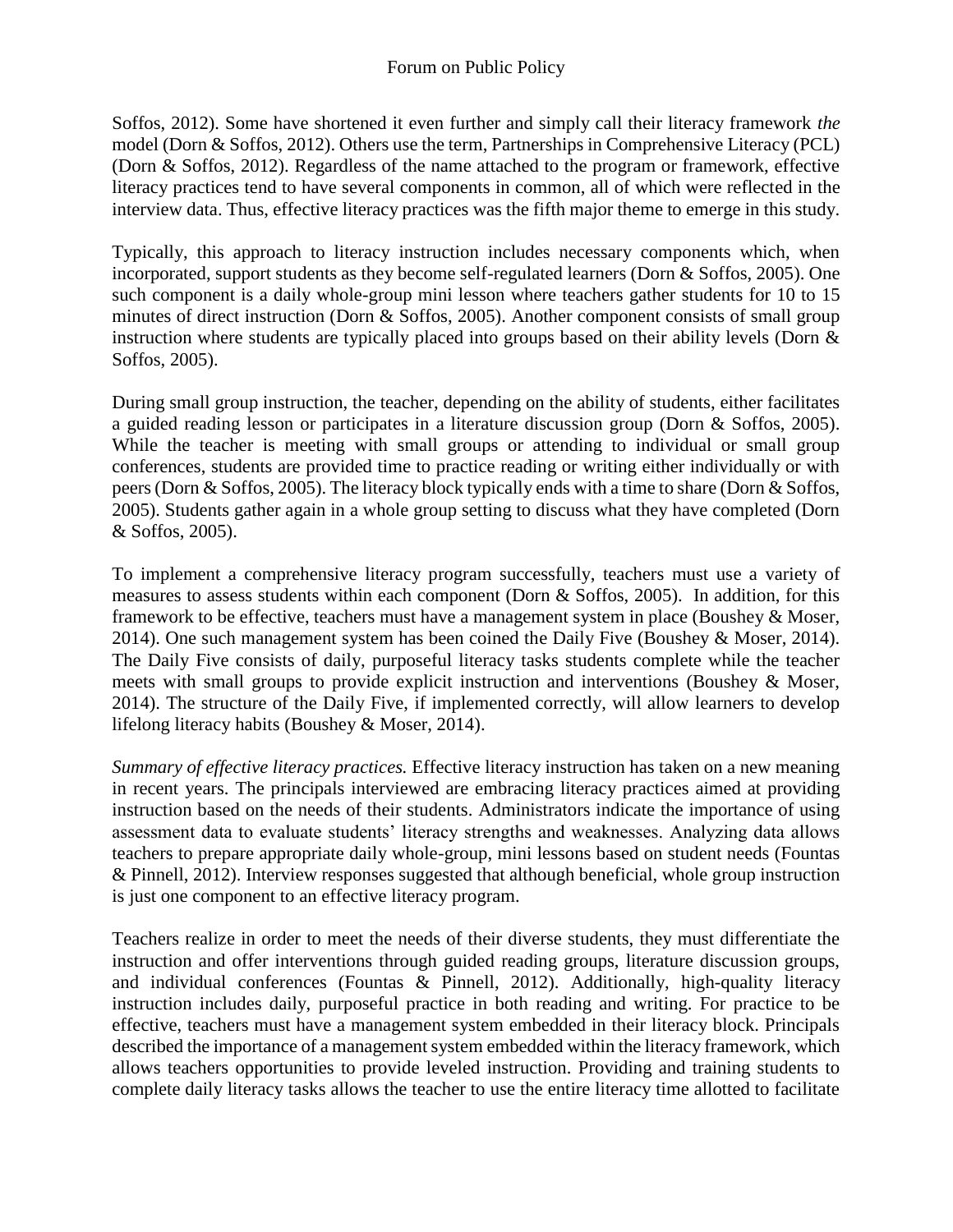small group instruction, individual conferences, as well as utilize a variety of assessment techniques to check students' understanding and track growth (Boushey & Moser, 2012).

Implementing high quality, effective literacy programs takes a great deal of time and effort. For these programs to be successful and for students to make gains in achievement, districts need to provide necessary training through professional development opportunities and through the use of literacy coaches (Fountas & Pinnell, 2012). Administrator's responses indicated a shared belief concerning the role of the literacy coach as it relates to improved teaching practice and student success. Developing a team of collaborative individuals willing do what is necessary for each individual student will ultimately lead to positive results (Fountas & Pinnell, 2012).

#### *Under-resourced learners*

Differences in achievement between students from low socioeconomic backgrounds and those from wealthier backgrounds are significant. The sixth major theme, under-resourced learners, was revealed during the coding process involved in analyzing qualitative data. Poverty continues to be a contributing factor when considering the achievement gap of this nation's children (Payne, 2010). Unfortunately, the gap in achievement between under-resourced learners and children from wealthier families is increasing (Tavernise, 2012). Some would argue because this is such a multifaceted issue, finding a solution to the problem is nearly impossible (Tavernise, 2012). According to Payne (2010), the solution to this nationwide problem does exist; educators must make a conscious effort to create and maintain relationships with students and parents from poverty, because the most substantial motivator for these individuals is relationships.

Principal responses indicated many students are struggling academically because they lack resources necessary to be successful and to make academic gains. Schools are recognizing this problem and educators are providing essential strategies and supports to both students and parents as they learn to develop necessary resources needed in order to succeed (Payne, 2010).

Principal responses suggested their goal is to do whatever is needed to close the achievement gap. According to interview data, a key factor to making this happen is developing a collaborative environment within the school. Creating a community of like-minded individuals, working as a team to make a difference, oftentimes leads to academic gains.

*Summary of under-resourced learners.* Interview responses from school leaders revealed educators are accessing a variety of tools necessary to make a positive difference in narrowing the achievement gap. Many students are coming to school unprepared academically and underresourced. They regularly come to school hungry, tired, ill, dirty, and lacking appropriate clothing.

In addition, these students frequently bring undesirable behaviors with them to school. Because of these environmental factors, educators are facing monumental challenges when it comes to narrowing the achievement gap. Some believe it is a nearly impossible task due to the outside issues over which teachers and school principals have very little control. Others, including the principals interviewed, believe there is hope; hope these students can and will succeed. Educators with this mindset are willing to do what is necessary to make positive changes in order to impact the success of their students.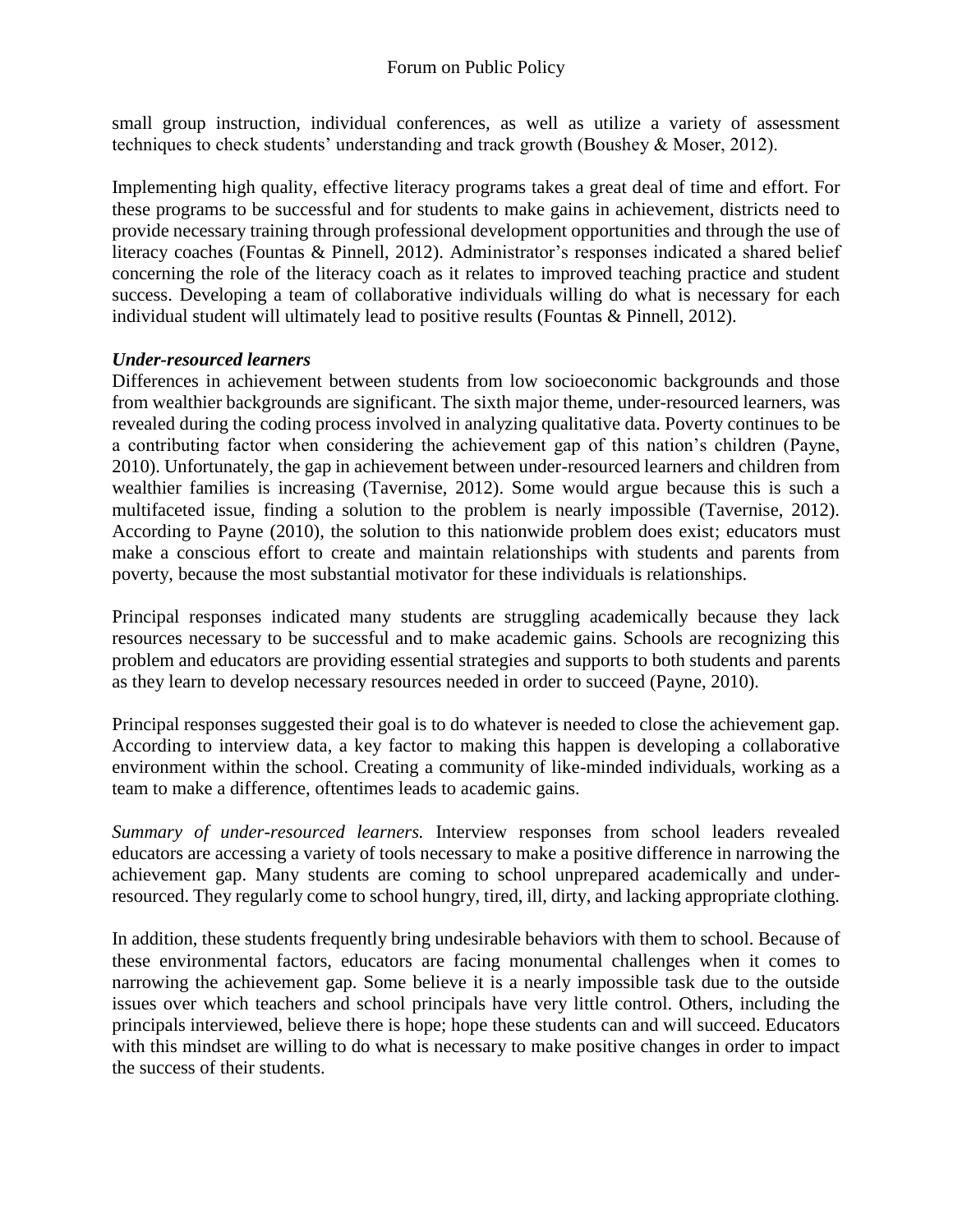#### **Recommendations**

The results of this study revealed a blend of specific best practices having a positive effect in narrowing the achievement gap in communication arts with students from low socioeconomic backgrounds. However, research-based best practices are always evolving and changing. New practices are continuously being researched and applied. A study such as this should take place periodically to discover what best practices schools are currently implementing to make a difference. It would be worthwhile for others to devote time and energy discovering the combination of practices promoting higher achievement among our students from poverty.

Further studies may also include what districts are doing to build relationships with the lower socioeconomic population. The importance of building relationships among students and families from poverty was a common thread among all four principals interviewed. As mentioned by Payne (2010), the solution to this nationwide problem does exist; we must make a conscious effort to create and maintain relationships with students and parents from poverty because the most substantial motivator for these individuals is relationships. In order to build and maintain relationships, as well as create a school climate welcoming to all socioeconomic classes, it appears educators and school leaders are applying servant leadership principles in their approach to teaching (Hays, 2008).

Based on accounts made by principals, it appears various types of relationship- building strategies should be further studied. Collecting data to discover if a correlation exists between applying servant teaching principles and achievement of students from low socioeconomic backgrounds would be valuable. Perhaps this study could include interviews of school leaders, teachers, underresourced parents, and their children who have shown significant growth in school districts practicing servant leadership. According to Hays (2008), the application of servant leadership principles and values in one's approach to teaching can have a strong influence on the learning experience for both student and teacher. Implementing servant leadership characteristics could assist educators in building relationships by showing others kindness and compassion (Hays, 2008). Teachers who are compassionate tend to understand their purpose, establish connected relationships, practice solid values, and lead with the heart (Hays, 2008). Rather than teachercentered, servant teaching maintains a student-centered approach (Hays, 2008).

Hays also espoused the benefits of servant leadership include greater engagement and increased independence, which will further advance students' abilities, attitudes, and understanding that go beyond the classroom. As mentioned by Crippen (2010), educators must become students of our students. Teachers must observe and listen carefully to their students so that they may come to know them and establish caring relationships with them. According to LaPoma and Kantor (2013), successful teaching depends first on the love and respect teachers have for their students and the tact with which they approach students. Before entering this profession, teachers should carefully examine the reasons why they chose education as a career, and according to Angelou (2013), if one is called to teach, one will not only care about the profession as a whole, but about each child cared for along the way.

Based on principal interviews, a final recommendation to be considered would consist of studying the existing relationships among positive school culture and climate and academic achievement in students from low socioeconomic backgrounds. All four interviewees were passionate regarding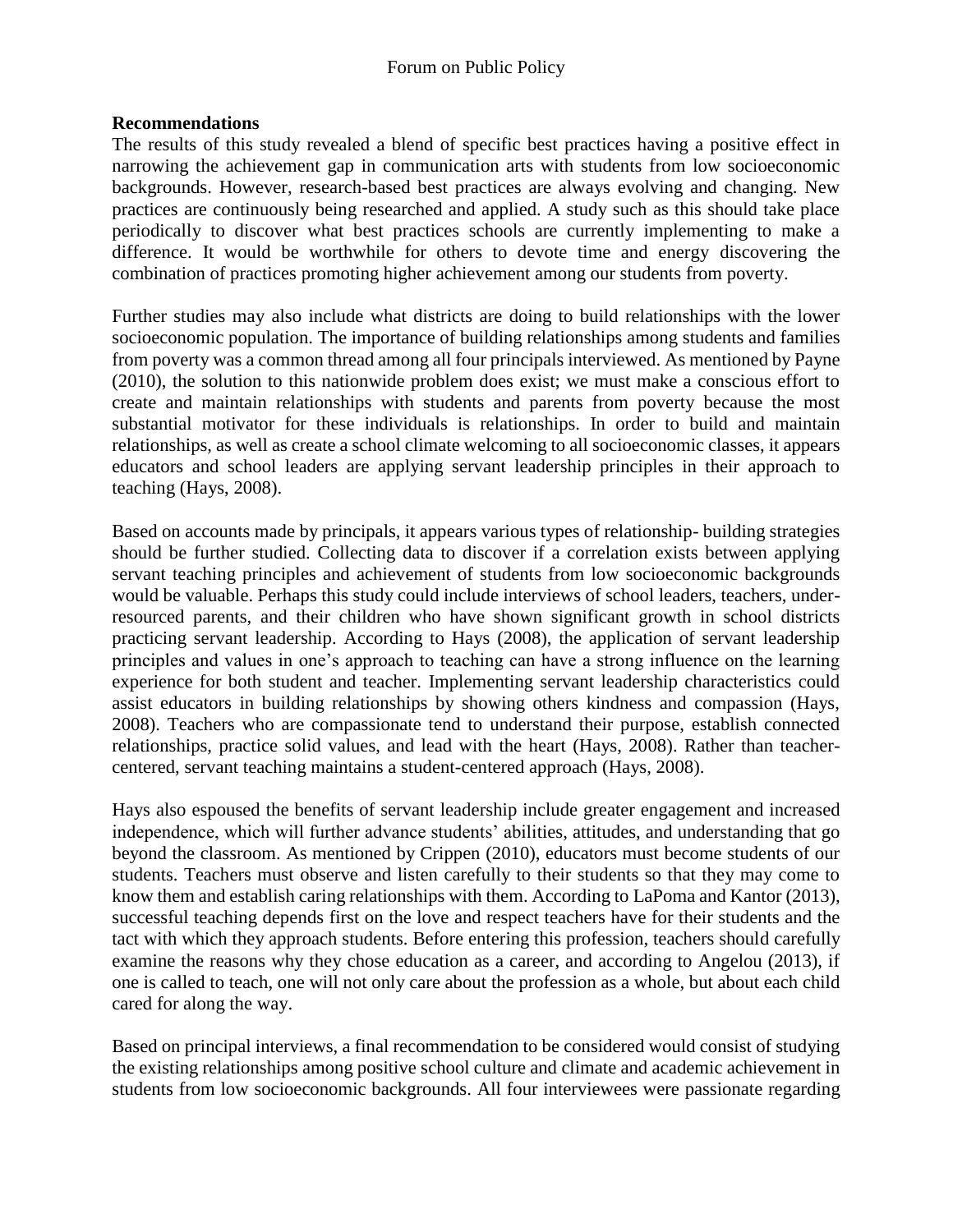this topic. They exclaimed their desire to be the type of school leader who never gives up on students in their buildings. They discussed the importance of school climate and culture and the collaborative nature that will only occur if a positive climate exists within the school building. They emphasized when all are committed to the success of each student, the result is a feeling of trust which allows for a safe and nurturing environment to exist. According to Payne (2010), relational learning is characterized by mutual respect regarding all stakeholders. Under-resourced students need to be taught what it means to mutually respect others (Payne, 2010). Within this teaching process, students will discover mutual respect is reciprocated and must be earned (Payne, 2010). In addition, Payne (2010) suggested the school building needs to represent a learning environment that is emotionally, verbally, and physically safe before relational learning can take place.

Perhaps a qualitative study could help determine the qualities and characteristics a school leader needs to achieve and maintain a positive climate and culture that would result in academic success with students from poverty. According to Henderson (2013), schools promoting positive culture and climate have made academic gains, especially with their at-risk students. Discovering the characteristics necessary to be an effective school leader may be hard to measure but the results would be worthwhile.

## **Conclusion**

The results of this study indicated a blend of research-based best practices can make a positive impact in narrowing the achievement gap in students from low socioeconomic backgrounds in the area of communication arts. Interestingly, the four principals interviewed had similar thoughts and opinions regarding the significance of best practices utilized within their districts. Each building principal discussed the importance of incorporating best practices, such as teaching communication arts using a comprehensive literacy model, providing a literacy coach to further enhance teachers' literacy skills and instruction, implementing RTI to differentiate instruction to meet the needs of all students, providing effective professional development including PLCs to purposefully collaborate while learning new strategies to improve instruction, and utilizing assessment data gathered from adaptive diagnostic tests to inform instruction.

While each practice can effectively stand alone, one revelation indirectly revealed by each principal was the importance of blending best practices. The interviews indicated, while each practice could be successfully used in isolation, the way in which best practices were embedded within each school exposed a significant overlap and connection; so much so, it was oftentimes difficult to distinguish a separation among them. This integration of best practices rooted within each school presented a true blend of practices combined in such a way school leaders could hardly discuss one without conversing about the others. Consequently, the combination of these blended practices displayed a tremendous commitment to the education profession but more importantly a commitment to each and every student regardless of socioeconomic status.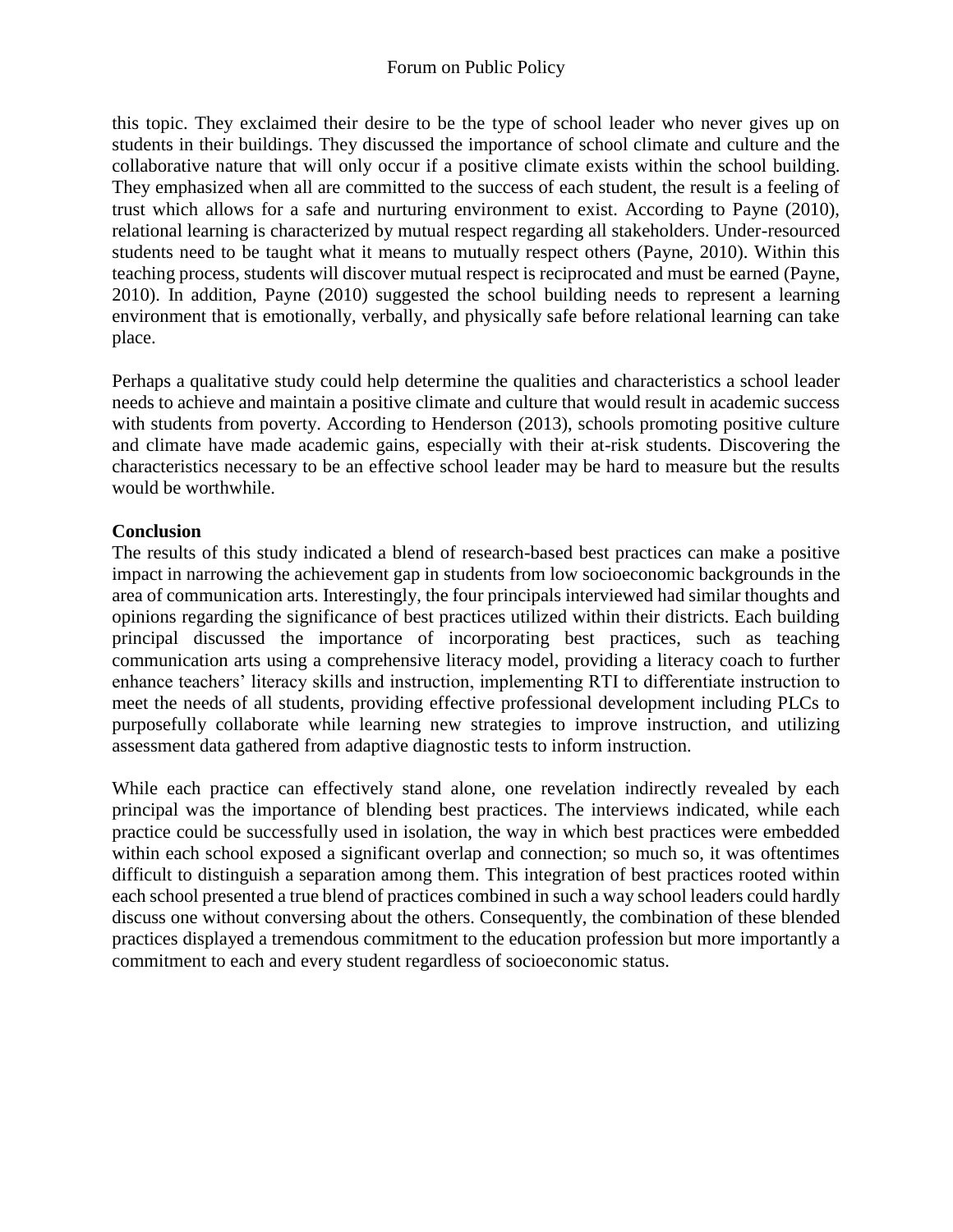#### **References**

- Airasian, P., & Russell, M. (2012). *Classroom assessment: Concepts and applications* (7th ed.). Boston, MA: McGraw-Hill Higher Education.
- Angelou, M. (2013). Handle with care. *Educational Leadership, 71*(1), 11-13.
- Bates, C. (2013). Flexible grouping during literacy centers: A model for differentiating instruction. *Young Children, 68*(2), 30-33.
- Boushey, G., & Moser, J. (2012). Big ideas behind Daily 5 and CAFÉ. *The Reading Teacher*, *66*(3), 172-178.
- Boushey, G., & Moser, J. (2014). *The Daily 5* (2nd ed.). Portland, OR: Stenhouse.
- Buffum, A., Mattos, M., & Weber, C. (2010). The why behind RTI. *Educational Leadership, 68*(2), 10-16.
- Carey, B. (2013, September 23). Language gap between rich and poor children begins in infancy. *Stanford Report*.

Retrieved from [http://news.stanford.edu/news/2013/september/toddler-language-gap-](http://news.stanford.edu/news/2013/september/toddler-language-gap-091213.html)[091213.html](http://news.stanford.edu/news/2013/september/toddler-language-gap-091213.html)

- Creswell, J. W. (2013). *Qualitative inquiry & research design: Choosing among five approaches* (3rd ed.). Thousand Oaks, CA: Sage.
- Crippen, C. (2010). Serve, teach, and lead: It's all about relationships. *Insight: A Journal of Scholarly Teaching*, *5*, 27-36.
- Crow, J. (2010). *An analysis of the academic achievement of urban and rural low-socioeconomic status Tennessee public schools*. (Doctoral dissertation).

Retrieved from<http://digitalscholarship.tnstate.edu/dissertations/AAI3404137/>

Darling-Hammond, L., & Richardson, N. (2009). Teacher learning: What matters? *Educational*

*Leadership*, *66*(5), 46-53.

- Doorey, N. (2014). The common core assessments: What you need to know. *Educational Leadership, 71*(6), 57-60.
- Dorn. L., & Soffos, C. (2005). *Teaching for deep comprehension; A reading workshop approach*. Portland, ME.: Stenhouse.
- Dorn, L., & Soffos, C. (2012). *Interventions that work: A comprehensive intervention model for preventing reading failure in grades K-3*. Boston, MA: Pearson.
- DuFour, R. (2011). Work together but only if you want to. *Phi Delta Kappan, 92*(5), 57-61.
- DuFour, R. (2014). Harnessing the power of PLCs. *Educational Leadership, 71*(8), 30-35.
- DuFour, R., DuFour, R., Eaker, R., & Thomas, M. (2010). *Learning by doing: A handbook for professional learning communities at work* (2nd ed.). Bloomington, IN.: Solution Tree.
- Duncan, G., & Murnane, R. (2014). Meeting the educational challenges of income inequality. *Phi Delta Kappan, 95*(7), 50-54.
- Fountas, I. C., & Pinnell, G. S. (2012). Guided reading: The romance and the reality. *The Reading Teacher, 66*(4), 268-284.
- Fraenkel, J. R., Wallen, N. E., & Hyun, H. H. (2012). *How to design and evaluate research in education* (8th ed.). New York, N.Y: McGraw-Hill Higher Education.
- Gallicano, T. (2013). *An example of how to perform open coding, axial coding and selective coding*. Retrieved from

[http://prpost.wordpress.com/2013/07/22/an-example-of-how-to-perform-open-coding](http://prpost.wordpress.com/2013/07/22/an-example-of-how-to-perform-open-coding-axial-coding-and-selective-coding/)[axial-coding-and-selective-coding/](http://prpost.wordpress.com/2013/07/22/an-example-of-how-to-perform-open-coding-axial-coding-and-selective-coding/)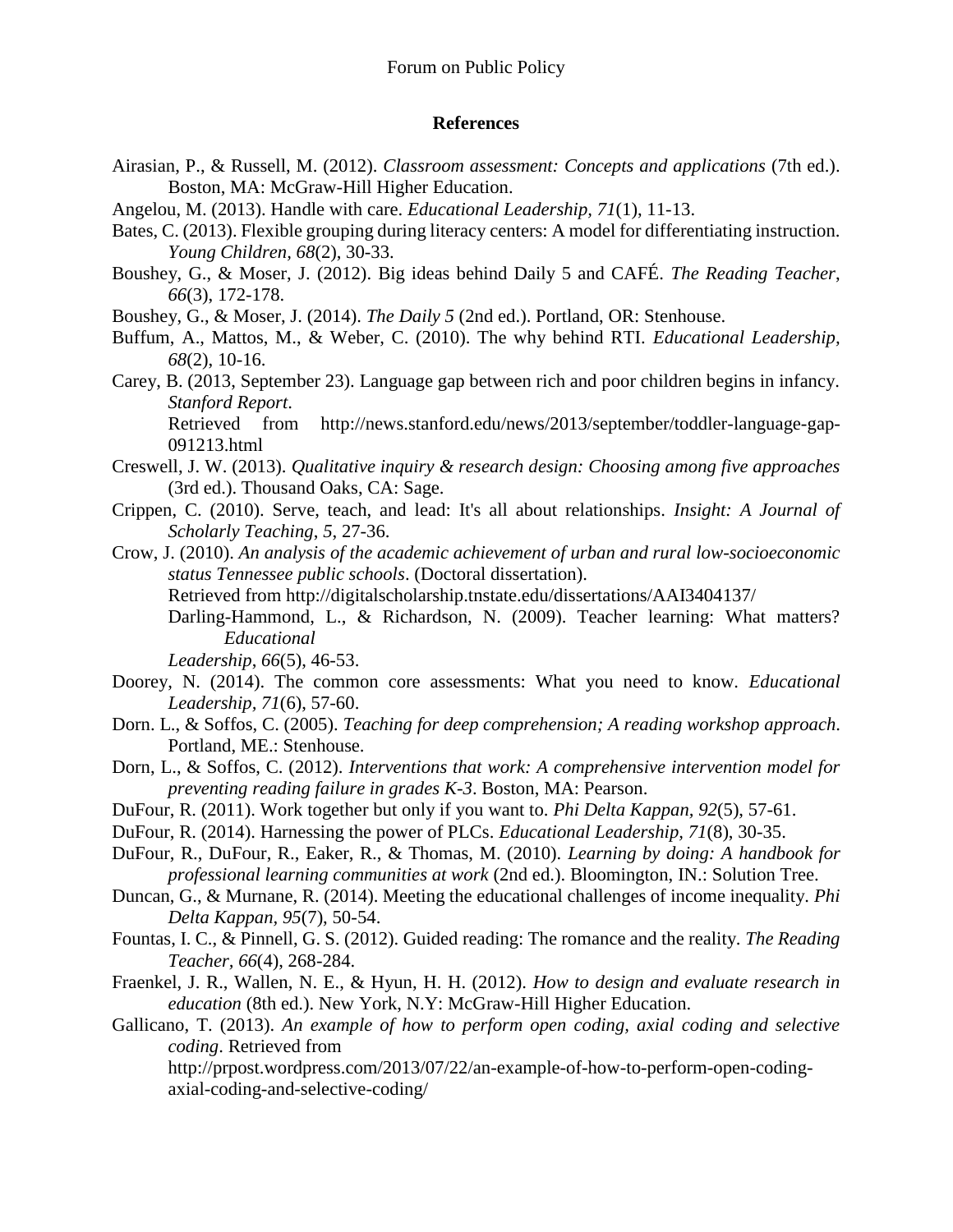- Gardner, N., & Powell, R. (2013). The common core is a change for the better. *Phi Delta Kappan, 95*(4), 49-53.
- Goodwin, B. (2014). Research says: Keep professional learning groups small, but connected. *Educational Leadership. 71*(8)*,* 80-82.
- Gorski, P. (2013). Building a pedagogy of engagement for students in poverty. *Phi Delta Kappan, 95*(1), 48-52.
- Guion, L. A., Diehl, D. C., & McDonald, D. (2011). *Triangulation: Understanding the validity of qualitative studies.* Retrieved from<http://edis.ifas.ufl.edu/fy394>
- Hays, J. M. (2008). Teacher as servant applications of Greenleaf's servant leadership in higher education. *Journal of Global Business Issues*, *2*(1), 113-134.

Henderson, N. (2013). Havens of resilience. *Educational Leadership, 71*(1), 23-27.

- Jalongo, M., & Sobolak, M. (2010). Supporting young children's vocabulary growth: The challenges, the benefits, and evidence-based strategies. *Early Childhood Education, 38*, 421-429.
- Kieffer, M. (2012). Before and after third grade: Longitudinal evidence for the shifting role of socioeconomic status in reading growth. *Reading and Writing 25*(7)*,* 1725-1746.
- Kissel, B., Mraz, M., Algozzine, B., & Stover, K. (2011). Early childhood literacy coaches' role perceptions and recommendations for change. *Journal of Research in Childhood Education, 25*(3)*,* 288-303.
- LaPoma, J., & Kantor, H. (2013). It's all about relationships. *Phi Delta Kappan, 95*(4), 74-75.
- Marzano, R. J. (2011). Relating to students: It's what you do that counts. *Educational Leadership, 68*(6), 82-83.
- Mills, G. (2014). *Action research: A guide for the teacher researcher* (5th ed.). Boston, MA: Pearson.
- Missouri Department of Elementary and Secondary Education. (2013). Missouri learning standards. Retrieved from<http://dese.mo.gov/>
- Morrow, L. (2012). *Literacy development in the early years: Helping children read and write* (7th ed.). Boston, MA: Pearson.
- Payne, R. (2010). *Research-based strategies: Narrowing the achievement gap for under-resourced students*. Highlands, TX: Aha! Process, Inc.
- Payne, R. (2013). *A framework for understanding poverty* (5th ed.). Highlands, TX: Aha! Process, Inc.
- Reardon, S., Valentino, R., & Shores, K. (2012). Patterns of literacy among U.S. students. *The Future of Children, 22*(2), 17-37.
- Reutzel, D., & Cooter, R. (2013). *The essentials of teaching children to read: The teacher makes the difference* (3rd ed.). Boston, MA: Pearson.
- Schwartz, W. (2001). Closing the achievement gap: Principles for improving the educational success of all students. ERIC Digest.

Retrieved from http://files.eric.ed.gov/fulltext/ED460191.pdf

- Sloan, W. (2010). Coming to terms with common core standards. *ASCD, 16*(4), 1-7.
- Snell, J. L. (2003). Who's responsible for closing the achievement gap? The role of school leaders in acknowledging and accepting the challenge. *New Horizons for Learning*.
- Sobolak, M. (2011). Modifying robust vocabulary instruction for the benefit of low-socioeconomic students. *Reading Improvement, 48*(1), 14-23.